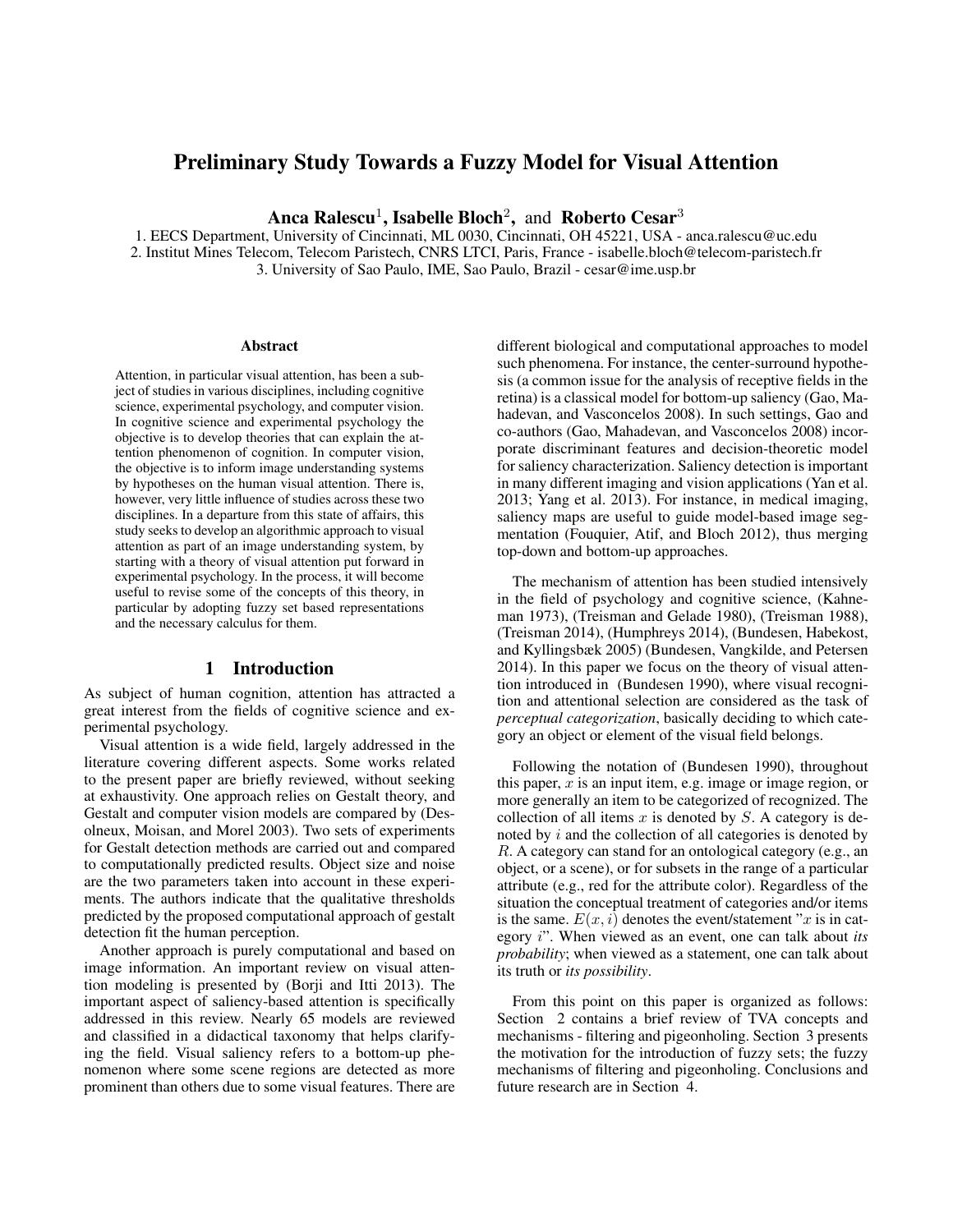### 2 TVA concepts and mechanisms of attention

In this section, we review and comment the main concepts and modeling steps of the Theory of Visual Attention (TVA) by (Bundesen 1990).

### 2.1 Attentional Weight

One of the main concepts introduced in TVA is that of attentional weight defined as follows:

$$
w(x) = \sum_{i \in R} \eta(x, i)\pi(i) \tag{1}
$$

What are the possible interpretations of the quantities in Equation (1)? If  $\eta(x, i)$  is interpreted as *the salience of* x for *category i*, then  $w(x)$  could be interpreted as the *salience* of x *across the family of categories* R, averaged with respect to category pertinence. From the point of view of computer vision,  $\eta(x, i)$  is simply the output of an operator designed to provide information for category i.

Note that pertinence of a category is (or must be) considered with respect to a task, which could be a categorization at a higher semantic/ontological level. Adopting this point of view, the product  $\eta(x, i)\pi(i)$  can then be interpreted as *the pertinence of item* x *to the task with respect to which category i had pertinence*  $\pi(i)$ . More precisely, one can define

$$
\pi(x,T_i) = \eta(x,i)\pi(i)
$$

as the pertinence of x to  $T_i$  where  $T_i$  is the task to which category *i* has pertinence value  $\pi(i)$ .

For example, suppose that  $i$  is the color category "red" of the attribute color. Furthermore, suppose that the color category "red" has pertinence  $\pi (red)$  to the task of identifying visually an object such as, for instance, the "flag of some country". Let now x be a region in an image, and  $\eta(x, red)$ the output of evaluating it with respect to the color "red". Then  $\eta(x, T_{red}) = \eta(x, red)\pi-red)$  is the pertinence of x to the task  $T_{red}$ .

Taking max/min with respect to  $x$  obtains:

$$
x_{max,red} = arg \max_{x \in S} \eta(x, T_{red}),
$$

the region in the input which is most pertinent to  $T_{red}$ , and

$$
x_{min,red} = arg \min_{x \in S} \eta(x, T_{red}),
$$

the region in the input which is least pertinent to  $T_{red}$ .

Similarly, taking max / min over categories, yields

$$
i_{max} = arg \max_{i \in R} \pi(i); \ i_{min} = arg \min_{i \in R, \pi(i) > 0} \pi(i)
$$

the most/least pertinent categories respectively. The condition  $\pi(i) > 0$  ensures that categories which are not pertinent at all, i.e. with  $\pi(i) = 0$ , are not taken into account, so the trivial case  $\pi(i_{min}) = 0$  is never obtained. Then, for fixed  $x, \eta(x, i_{max}), \eta(x, i_{min})$  are the strengths of evidence for x to be in the highest/lowest pertinence category, and

$$
\pi(x, T_{max}) = \eta(x, i_{max})\pi(i_{max})
$$

$$
\pi(x, i_{min}) = \eta(x, T_{min})\pi(i_{min})
$$

are the importance of  $x$  to the task corresponding to the category of highest/lowest pertinence value. Versions of the following "flag example" will be used in this paper to illustrate various points.

Example 1 *Let* T *stand for the task to determine if an object identified in an image corresponds to a "flag of some country". The decision is to be based on color information only. Assume several color categories and their respective pertinences as shown in Table 1.*

| Table 1: Color categories and their respective pertinence val- |  |  |  |
|----------------------------------------------------------------|--|--|--|
| ues to the task "Identify flag of a country".                  |  |  |  |

| Color category: $i$      | Category pertinence: $\pi(i)$ |
|--------------------------|-------------------------------|
| red                      | 0.8                           |
| yellow                   | 0.3                           |
| black                    | 0.1                           |
| qreen                    | 02                            |
| $(\max \pi(i), i_{max})$ | $\overline{(0.8, red)}$       |
| $(\min \pi(i), i_{min})$ | (0.1, black)                  |

*In this example*

$$
\eta(x, T_{red}) = 0.8\eta(x, red); \eta(x, T_{black}) = 0.1\eta(x, black).
$$

In Equation (1) only those categories i with  $\pi(i) > 0$  contribute to  $w(x)$ . This means that categories which are not pertinent (i.e.,  $\pi(i) = 0$ ) are never considered for x, even when  $\eta(x, i)$  is very large.

To summarize, with the interpretation of  $\eta(x, i)\pi(i)$  as described above, the *attentional weight*  $w(x)$  defined by Equation (1) is the cumulative pertinence of x to a task  $T$ , obtained from *strength of the sensory evidence given by* x *to all categories, in proportion to their pertinence to the task* T*.*

### 2.2 Hazard Function

In (Bundesen 1990) the notion of a hazard function  $\nu(x, i)$  is introduced as  $\nu(x, i) = Prob(E(x, i))$ , that is, the probability that item x is in category i (e.g., image region x is *red*). It is assumed (see 2nd assumption in (Bundesen 1990)) that  $\nu$  is computed as:

$$
\nu(x, i) = \eta(x, i)\beta(i)w(x) \tag{2}
$$

where  $\eta(x, i)$  and  $w(x)$  are as described above<sup>1</sup>, and  $\beta(i)$  is introduced to indicate a *bias for category i*. Since  $\nu$  is interpreted as a probability,  $\nu(x, i) \in [0, 1]$ , which is ensured when  $\eta(x, i), \beta(i), w(x) \in [0, 1]$ , without additional constraints on these values. Moreover, when  $R$  is an exhaustive set of exclusive (non-overlapping) categories, then  $\nu$  should be normalized so that  $\sum_{i \in R} \nu(x, i) = 1$ , in order to really satisfy its interpretation from (Bundesen 1990) as a probability. More recently, in (Bundesen, Vangkilde, and Petersen 2014)  $\beta(i)$  is decomposed as

$$
\beta(i) = Ap(i)u(i) \tag{3}
$$

where  $A \in [0, 1]$  is the level of alertness, and  $p(i)$  and  $u(i)$ are respectively, the prior probability and utility of category  $i$ . One can imagine that  $A$  also varies with the category, in

 $1$ Note that the expression of (Bundesen 1990) involves a normalized version of w, i.e.  $w(x)/\sum_{x \in S} w(x)$ . Here we implicitly assume that w is normalized, in order to simplify equations.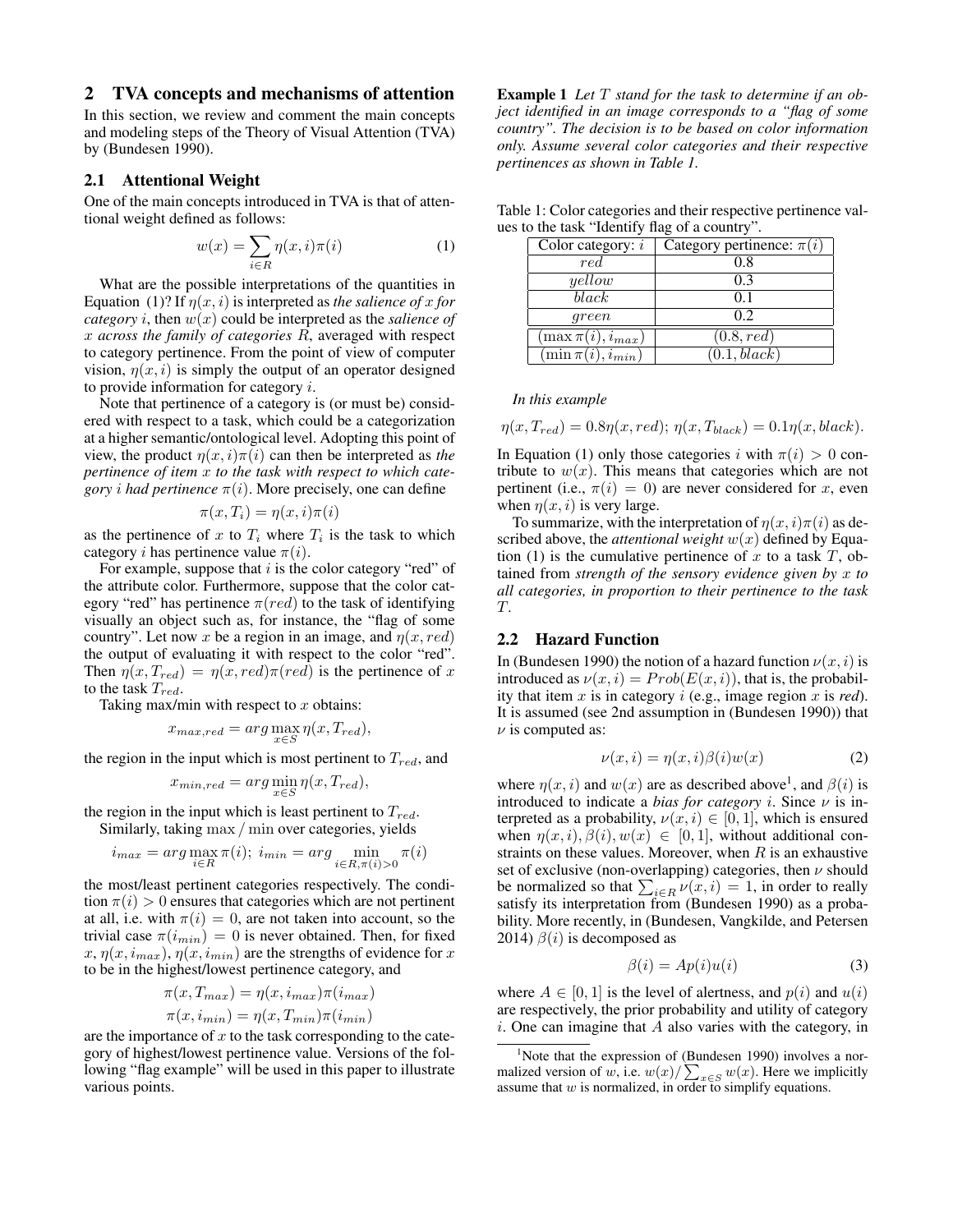which case A in Equation (3) is replaced by an  $A_i$ . This is justified by the fact that one may be more alert to a category than to others. In an image processing system,  $A$ , or  $A_i$ could be tied to the performance of the image processing operators used. The components  $p(i)$ ,  $u(i)$  of  $\beta(i)$ , and hence  $\beta(i)$ , must also be tied up to a (higher level) task T. While  $p(i)$  may be obtained from past data and experiments on the task T, u(i) seems to be purely *subjective*, and to a large extent, its role seems to overlap with that is  $\pi(i)$ . Plugging  $w(x)$  and  $\beta(i)$  in (2) results in

$$
\nu(x,i) = A\eta(x,i)p(i)u(i)\sum_{j\in R}\eta(x,j)\pi(j)
$$
  
=  $Ap(i)u(i)[\eta(x,i)^2\pi(i)+$   
+ $\eta(x,i)\sum_{j\neq i}\eta(x,j)\pi(j)]$  (4)

which suggests that the most important role in computing  $\nu(x, i)$  is played by the sensory evidence. In particular,  $\nu$ 's largest value is obtained when  $A = p(i) = u(i) = 1$ , (i.e. under maximum alertness, maximum prior probability, and maximum utility), and in that case  $\nu(x, i)$  is a function only of the sensory evidence. Stated differently, this means that A,  $p(i)$  and  $u(i)$  can only decrease the value of  $v(x, i)$ . However, they may provide a mechanism to account for different types of subjective information, and of ranking the values of  $\nu(x, i)$  when they enter its definition as shown in Equations (2) - (4). The justification in (Bundesen, Vangkilde, and Petersen 2014) of Equation (3) is based on the fact that when either one of A,  $p(i)$ , or  $u(i)$  is null, then  $\beta(i) = 0$ . However, the same result holds when these quantities enter the definition of  $\beta$  not through a product, but through other operations, such as the min, or more generally, t-norms.

The fact that the value of  $\nu(x, i)$  decreases when  $Ap(i)u(i) \neq 1$  (i.e. at least one of these three values is less than 1,  $u(i)$  for instance) can be interpreted as follows: x will be less probably categorized in  $i$  if, for instance, the utility for  $i$  is low, which means that we do not really care for this category. This also goes with the interpretation as a rate of encoding information in the memory, according to (Bundesen 1990), even without considering time information.

The two mechanisms for visual attention proposed in (Bundesen 1990), filtering and pigeonholing, are described next.

#### 2.3 Filtering

Filtering (Bundesen 1990) refers to the mechanism of selecting an item  $x \in S$  (given a higher level task), for a target category  $i$ . This mechanism seeks to

- (F1) increase  $\nu(x, i)$  for some category *i*, while
- (F2) not changing the conditional probability of  $E(x, i)$ given that  $x$  is categorized.

Filtering can be achieved by increasing  $w(x)$  as follows:

For category  $j \in R$  assume  $\pi'(j) = a\pi(j)$ , where  $a > 1$ . Then  $w(x)$  of equation (1) becomes  $w'(x) =$  $\sum_{i \in R, i \neq j} \eta(x, i)\pi_i + \eta(x, j)\pi'_j = \sum_{i \in R, i \neq j} \eta(x, i)\pi_i +$  $\eta(x, j) \, a \pi_j > w(x)$ . Therefore,  $\nu(x, i)$  becomes  $\nu'(x, i) =$  $\eta(x,i)\beta(i)w'(x) > \nu(x,i)$ , which satisfies condition (F1) above. Computing now  $P(x \text{ is } i | x \text{ is categorized})$  yields:

$$
P(x \text{ is } i \mid x \text{ is categorized}) = \frac{\nu(x, i)}{\sum_{k \in R} \nu(x, k)}} = \frac{\eta(x, i)\beta(i)\nu(x)}{\nu(x)\sum_{k \in R} \nu(x, k)} = \frac{\eta(x, i)\beta(i)}{\sum_{k \in R} \nu(x, k)} \tag{5}
$$

which does not depend on  $w$ , hence satifies condition  $(F2)$ . In Equation (5) the numerator is  $\nu(x, i)$  since

$$
\{x \text{ is } i\} \subset \{x \text{ is categorized}\}
$$

and therefore

 $P(x \text{ is } i, x \text{ is categorized}) = P(x \text{ is } i)$ , while the denominator uses an assumption on non-overlapping categories to write  $P(x)$  is categorized) as  $\sum_{k \in R} \nu(x, k)$ . Dropping the constraint of non-overlapping categories is discussed later in this study.

### 2.4 Pigeonholing

For fixed item  $x \in S$ , pigeonholing (Bundesen 1990) refers to the mechanism of selecting a category  $i \in R$  (given a higher level task), across a set of items S. It seeks to:

(P1) increase  $\sum_{x \in S} \nu(x, i)$  for category *i* pertinent to the task, such that

(P2) for all  $j \in R$ ,  $j \neq i$ ,  $\sum_{x \in S} \nu(x, j)$  does not change

Pigeonholing can be done by increasing  $\beta(i)$  for some  $i \in R$ as follows: For category  $i \in R$ , let  $\beta'_i = a\beta_i$ , with  $a > 1$ . Then

$$
\nu'(x,i) = \eta(x,i)\beta'_i w_x = \eta(x,i)a\beta_i w_x \n> \eta(x,i)\beta_i w_x = \nu(x,i).
$$

Summing up over  $x \in S$  obtains

$$
P'(i \text{ is selected}) = \sum_{x \in R} \eta(x, i)\beta'_i w_x > P(i \text{ is selected}),
$$
\n(6)

which achieves (P1). At the same time, it is clear that for any other category  $j \neq i$ ,  $P(j$  is selected) does not change, and hence (P2) is satisfied too.

Equation (6) uses the assumption that items  $x$  are nonoverlapping, for example that they form a partition of the image. However, this partition need not be crisp, i.e. may allow overlapping  $x$ 's, as for example these are stated in qualitative terms. In such cases, Equation (6) does not hold. Dropping the constraint of non-overlapping items, discussed later, leads to a different interpretation of  $\nu(x, i)$ .

### 3 Fuzzy Mechanisms for Visual Attention

We consider in this section the situations when the values of the attentional weight and/or category pertinence are not exact. In such situations these values may be represented as fuzzy sets, and therefore, the computation of the categorization of an item must resort to calculus with fuzzy sets. First, let us see why indeed such situations may arise.

Recall that in its original definition, for a given input  $x$ and category *i*, the *strength of sensory evidence for*  $E(x, i)$ ,  $\eta(x, i) \in [0, 1]$ . Assuming that  $\eta(x, i)$  is the output of an operator/test for category  $i$  on item  $x$ , this output may be inexact because of the inexact nature of the category  $i$ . For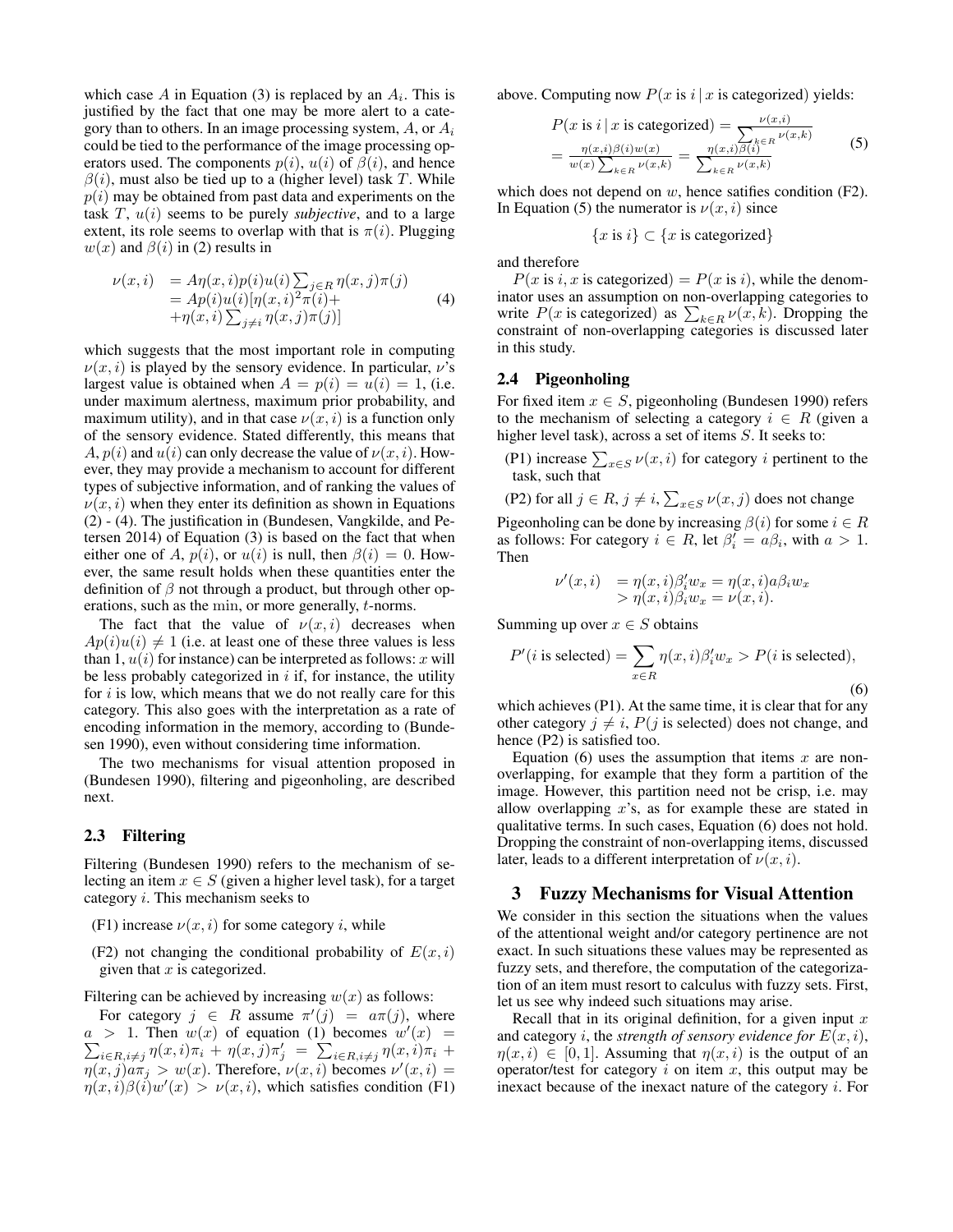example, if the category  $i = red$  of the attribute color, then for a given input pixel value  $x$  this category holds "more or less" and it may not be useful to commit to an exact 0/1 value.

Likewise, in its original definition, the pertinence of a category,  $\pi(i)$  conveys its importance. Obviously, given a collection of visual categories, and task, they may be distinguished along their pertinence values. Moreover, several categories may have the same, maximum importance for the given task. As an example, consider the pertinence of color categories for the detection of an object which is known to have one of two possible color categories, white or yellow, from the collection of all possible color categories. In this case, it is useful to be able to encode

$$
\pi(white) = \pi(yellow) = 1,
$$

which would be possible when  $\pi$  is considered as a *possibility distribution* on the color categories, regardless of the number of color categories allowed. By contrast, using a probability based approach, the cardinality of  $R$ , the collection of categories, restricts the values assigned to these equally possible categories, to at most 0.5. That is,  $\pi(white) = \pi(yellow) \leq 0.5$  with equality when  $R =$  ${yellow, white}.$ 

#### 3.1 A new definition for  $w(x)$

The departure point for the new definition for  $w(x)$  is the interpretation of a special case of Equation (1). Let  $R_a$  =  $\{i \in R \mid \pi(i) = a\}$  and consider the special case  $R = R_0 \cup$  $R_1$ , that is, all categories in R are either "fully" pertinent,  $\pi(i) = 1$  ( $i \in R_1$ ), or not pertinent  $\pi(i) = 0$  ( $i \in R_0$ ). Then (1) becomes

$$
w(x) = \sum_{i \in R_1} \eta(x, i)
$$

Next let  $\eta_{max} = \max_{i \in R_1}$ , and recall that  $\eta(x, i) \leq 1$ . Then

$$
w(x) \le \sum_{i:\pi(i)=1} \eta_{max} = \eta_{max} \sum_{i \in R_1} 1 = \eta_{max} |R_1| \le |R_1|,
$$

where  $|R_1|$  denotes the cardinality of the set  $R_1$ . That is,  $w(x)$  is bounded by the number of categories i with pertinence  $\pi(i) = 1$ . If  $\eta(x, i) = 1$  for all  $i \in R_1$  then  $w(x)$  is exactly the number of such categories.

This meaning of  $w(x)$  is very natural and appealing. Indeed, one would expect the item  $x$  to count to the extent that it supports more categories. To generalize this notion, define for fixed  $x \in S$  and fixed task  $T$ 

$$
\mu_{(x,T)}(i) = \eta(x,i)\pi_T(i)
$$

the *degree* to which category  $i$ , pertinent to task  $T$ , is supported by the (data) item  $x$  as shown by the strength of sensory evidence,  $\eta(x, i)$ . Therefore,  $\mu_{(x,T)} : R \to [0, 1]$  is the membership of a fuzzy set on the set of categories. <sup>2</sup> Then the weight of item  $x$  is now defined as the cardinality of this fuzzy set. That is

$$
\widetilde{w}(x) = Card\{(i, \mu_x(i)) \mid i \in R\}
$$
\n<sup>(7)</sup>

Several formulas for the cardinality of a fuzzy set have been put forward. Here, for illustration purposes, the definition from (Ralescu 1986) is used to obtain

$$
Card (\{\mu_x(i) \mid i \in R\}) (k) = \mu_{x,(k)} \wedge (1 - \mu_{x,(k+1)}) \tag{8}
$$

where  $\mu_{x,(k)}$  denotes, the kth largest value of  $\mu_x(\cdot)$ , and  $\mu_{x,(|R|+1)} = 0$ . Thus, the cardinality defined in Equation (7) is a fuzzy set on  $\{0, ..., |R|\}$ . For an exact value of  $w(x)$ the 0.5-level set of  $\widetilde{w}(x)$  (which is an interval), or its classic cardinality can be used (Ralescu 1995).

#### 3.2 A new definition for  $\beta(i)$

Following the discussion from Section 2.4, define

$$
\beta(i) = \min\{A, p(i), u(i)\}\tag{9}
$$

As in the case of  $\beta$  defined in (3),  $\beta(i) = 0$  whenever  $A = 0$ , or  $p(i) = 0$ , or  $u(i) = 0$ , and the discussion of (Bundesen 1990) holds: that is, category  $i$  biases the selection to the extent that the system is alert, and category  $i$  is possible and useful. Alternatively, (9) means that the bias for the selection of i cannot be greater than the system alertness, the possibility of  $i$  or its utility. Furthermore, replacing the product by min also eliminates the possibility of values for  $\beta$  smaller than each one of A,  $p(i)$ , and  $u(i)$ , which is the well-known drowning effect of multiplication of positive values smaller than 1. More importantly, it should be mentioned that the min can handle *ordinal* or *qualitative values*, without needing specifying precise numbers. Specifying such precise values might be difficult when subjective assessments are made. By contrast, in the case of such assessments, ordinal or qualitative values are usually easily produced.

As already mentioned, in the fuzzy set framework, the product and min are but two particular cases of a t-norm (conjunction operator). A,  $p(i)$ , and  $u(i)$  are interpreted respectively, as degrees of alertness, possibility (rather than probability) of  $i$  to be selected, and utility for the category  $i$ , and the bias for  $i$  is defined as the conjunction of these. This interpretation makes (9) meaningful beyond a mere computational artifice. Another choice for defining  $\beta$  is to select a more general, aggregation operator,  $H : [0,1] \times [0,1] \times$  $[0, 1] \rightarrow [0, 1]$ , which would allow the contribution of more than one of A,  $p(i)$ ,  $u(i)$  towards  $\beta$ .

### 3.3 A new definition for  $\nu(x, i)$

With the new definitions,  $\tilde{w}(x)$ , and  $\beta$  of  $w(x)$  and  $\beta$  respectively, the meaning of  $\nu(x, i)$  also changes from a probability to a possibility, more precisely,  $Possibility(x \text{ is } i)$ :

*Possibility*(
$$
x
$$
 is  $i$ ) =  $H(\eta(x, i), \beta(i), \tilde{w}(x))$  (10)

where  $H$  is again an aggregation operator, and hence the definition of  $\nu(x, i)$  from (Bundesen 1990) is a particular case, when  $H$  is the product.

For defining  $H$ , one may rely on the huge literature on information fusion, for which the fuzzy sets theory provides a number of useful operators (see e.g. (Dubois and Prade 1985; Yager 1991; Bloch 1996) for reviews on fuzzy fusion operators). The large choice offered by these operators

 $2$ In the following, assuming only one task,  $T$ , for ease of notation, the subscript T will be dropped, to write  $\mu_x(i)$ .